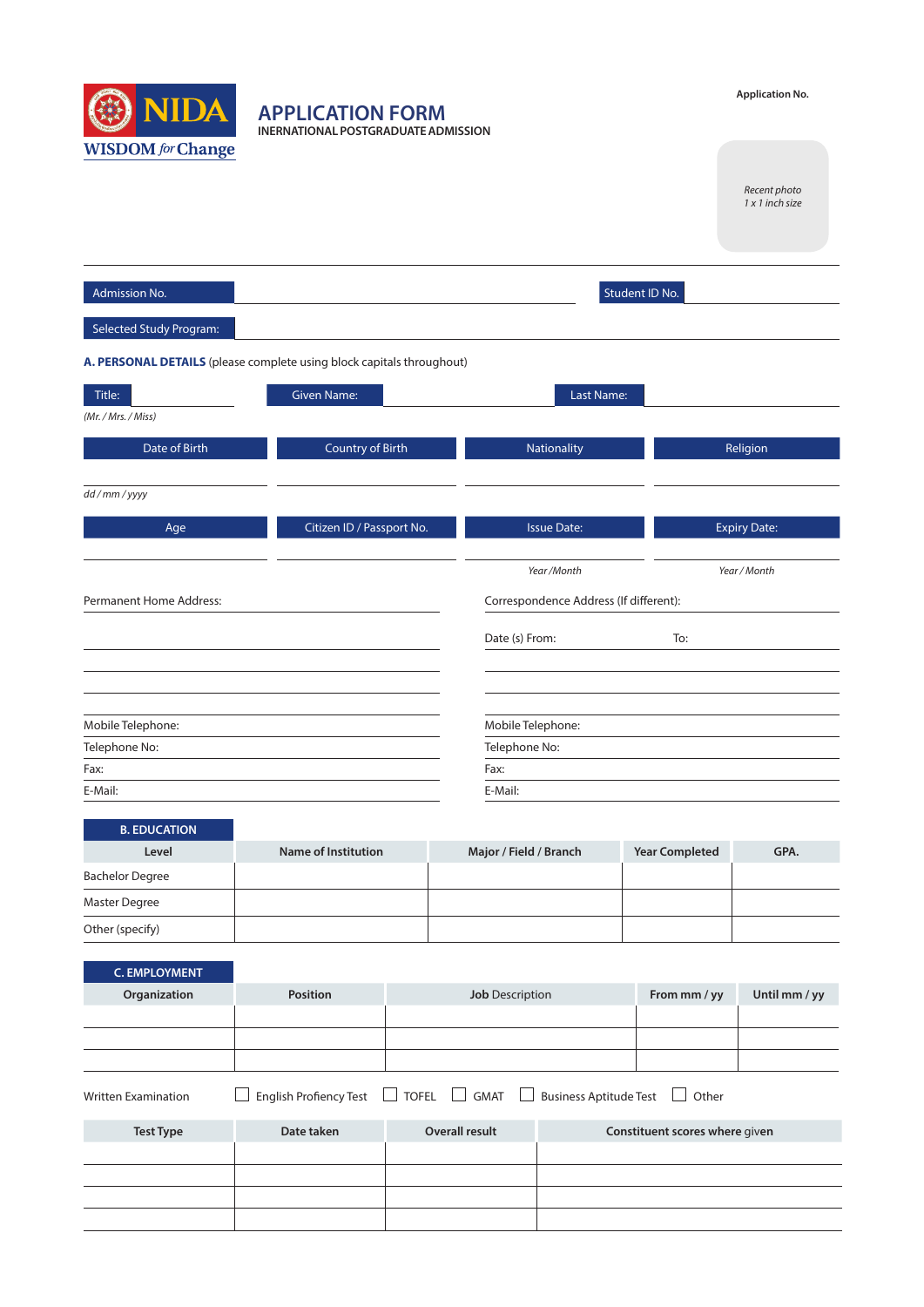## **Your Accomplishments : Please specify period of accomplishments**

Titles of publications / creative work

Awards / Honors / Scholarship

Special skills and any other recognition you may have received.

### **Reference**

Please provide below the details of your three referees and give each a copy of the recommendation form. You may also want to provide an envelope with the proper address and stamp on it.

| Name | Institution / Company Position | Address | Phone | E-mail |
|------|--------------------------------|---------|-------|--------|
|      |                                |         |       |        |
|      |                                |         |       |        |
|      |                                |         |       |        |

# **Personal Statement**

Please attach a statement of your purpose for applying to study in NIDA International Postgraduate Program Package. Statement should meeet the following criteria:

- Type on 1 page of A4 paper, single-spaced in English, using Arial font 10  $\bullet$
- Describe your short and long-term career goals.
- How do you expect an NIDA International Postgraduate Program Package (NIDA IP) B. Recommendation Letter will help you to achieve these goals, and why is now the best time for you to join our program?
- Describe a personal characteristic that will help the Admission Committee know you better.

#### **Declaration**

I hereby certify that the information I have given on this application form is, to the best of my knowledge, complete and accurate.

Applicant's Signature

(and the contract of the contract of the contract of the contract of the contract of the contract of the contract of the contract of the contract of the contract of the contract of the contract of the contract of the contr

### **Feedback**

Please advise us how you know about this package to better reach out prospective students.

| Newspaper                   | Name | Website                     |
|-----------------------------|------|-----------------------------|
| Brochure / Leaflet Location |      | Recommendation              |
| Other Souce                 |      | () NIDA Student<br>() Other |
|                             |      |                             |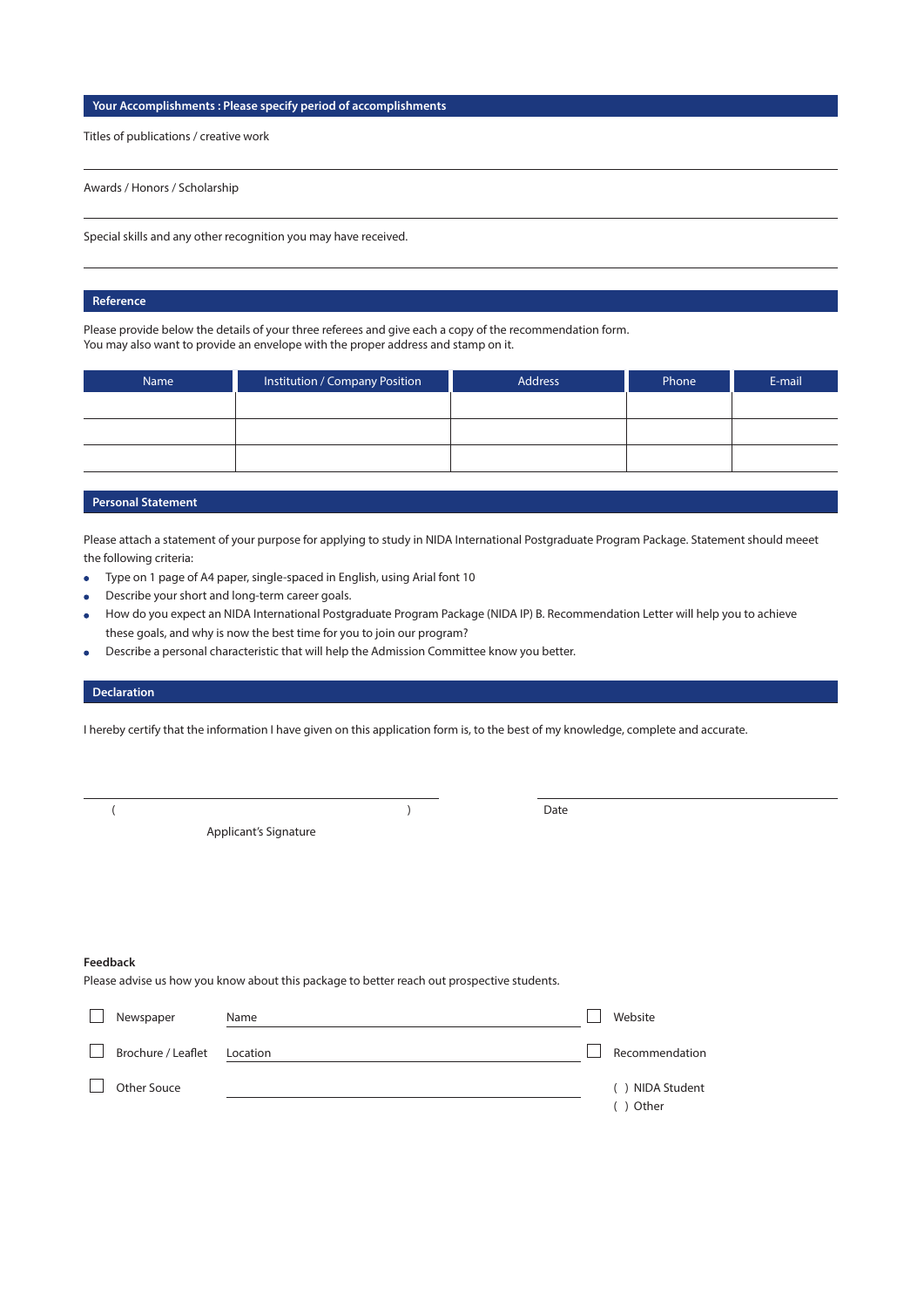

**RECOMMENDATION LETTER FORM**

**FOR ADMISSION TO POSTGRADUATE PROGRAMS**

|                                                                                                                                                                                                           |       |          | <b>Admission No:</b> |                                                                                                                                                                                                                                                                                                                                                                                                                                                   |
|-----------------------------------------------------------------------------------------------------------------------------------------------------------------------------------------------------------|-------|----------|----------------------|---------------------------------------------------------------------------------------------------------------------------------------------------------------------------------------------------------------------------------------------------------------------------------------------------------------------------------------------------------------------------------------------------------------------------------------------------|
| <b>Selected Study Program:</b>                                                                                                                                                                            |       |          |                      |                                                                                                                                                                                                                                                                                                                                                                                                                                                   |
| Part A: This section is to be COMPLETED BY THE APPLICANT                                                                                                                                                  |       |          |                      |                                                                                                                                                                                                                                                                                                                                                                                                                                                   |
| After filling out this section, please forward this form for completion to your referee, i.e. an instructor, a current employer or any other person who<br>knows of your academic / professional ability. |       |          |                      |                                                                                                                                                                                                                                                                                                                                                                                                                                                   |
| <b>Name of Applicant</b>                                                                                                                                                                                  |       |          |                      |                                                                                                                                                                                                                                                                                                                                                                                                                                                   |
| (Mr. / Mrs. / Miss.)                                                                                                                                                                                      | first |          | Middle               | last                                                                                                                                                                                                                                                                                                                                                                                                                                              |
| <b>Address / Contact No.</b>                                                                                                                                                                              |       |          |                      |                                                                                                                                                                                                                                                                                                                                                                                                                                                   |
| Name of Referee                                                                                                                                                                                           |       |          |                      |                                                                                                                                                                                                                                                                                                                                                                                                                                                   |
| Part B: This Section is to be COMPLETED BY THE REFEREE                                                                                                                                                    |       |          |                      |                                                                                                                                                                                                                                                                                                                                                                                                                                                   |
| the applicant's maturity, intellectual capacity and initiative.                                                                                                                                           |       |          |                      | The person named above has applied for admission to National Institute of Development Administration as a graduate student. The Admission<br>Committee would be grateful if you could provide us with references on the applicant's academic and general suitability to undertake the proposed<br>course of study by completing the questions below in a specific, detailed, and candid manner, nothing in particular, incidents which illustrate |
| 1. How long have you know the applicant?                                                                                                                                                                  |       | year (s) |                      | month (s)                                                                                                                                                                                                                                                                                                                                                                                                                                         |
| 2. Under what circumstances have you known the applicant?                                                                                                                                                 |       |          |                      |                                                                                                                                                                                                                                                                                                                                                                                                                                                   |
| 3. What do you consider to be the applicant's strengths?                                                                                                                                                  |       |          |                      |                                                                                                                                                                                                                                                                                                                                                                                                                                                   |
| 4. What are the applicant's weaknesses?                                                                                                                                                                   |       |          |                      |                                                                                                                                                                                                                                                                                                                                                                                                                                                   |
| 5. Does the applicant possess leadership qualities?                                                                                                                                                       |       |          |                      |                                                                                                                                                                                                                                                                                                                                                                                                                                                   |
| 6. How would you evaluate the applicant's communicative skills (oral and written)?                                                                                                                        |       |          |                      |                                                                                                                                                                                                                                                                                                                                                                                                                                                   |
| 7. Do you consider the applicant ready for Graduate Program?                                                                                                                                              |       |          |                      |                                                                                                                                                                                                                                                                                                                                                                                                                                                   |
|                                                                                                                                                                                                           |       |          |                      |                                                                                                                                                                                                                                                                                                                                                                                                                                                   |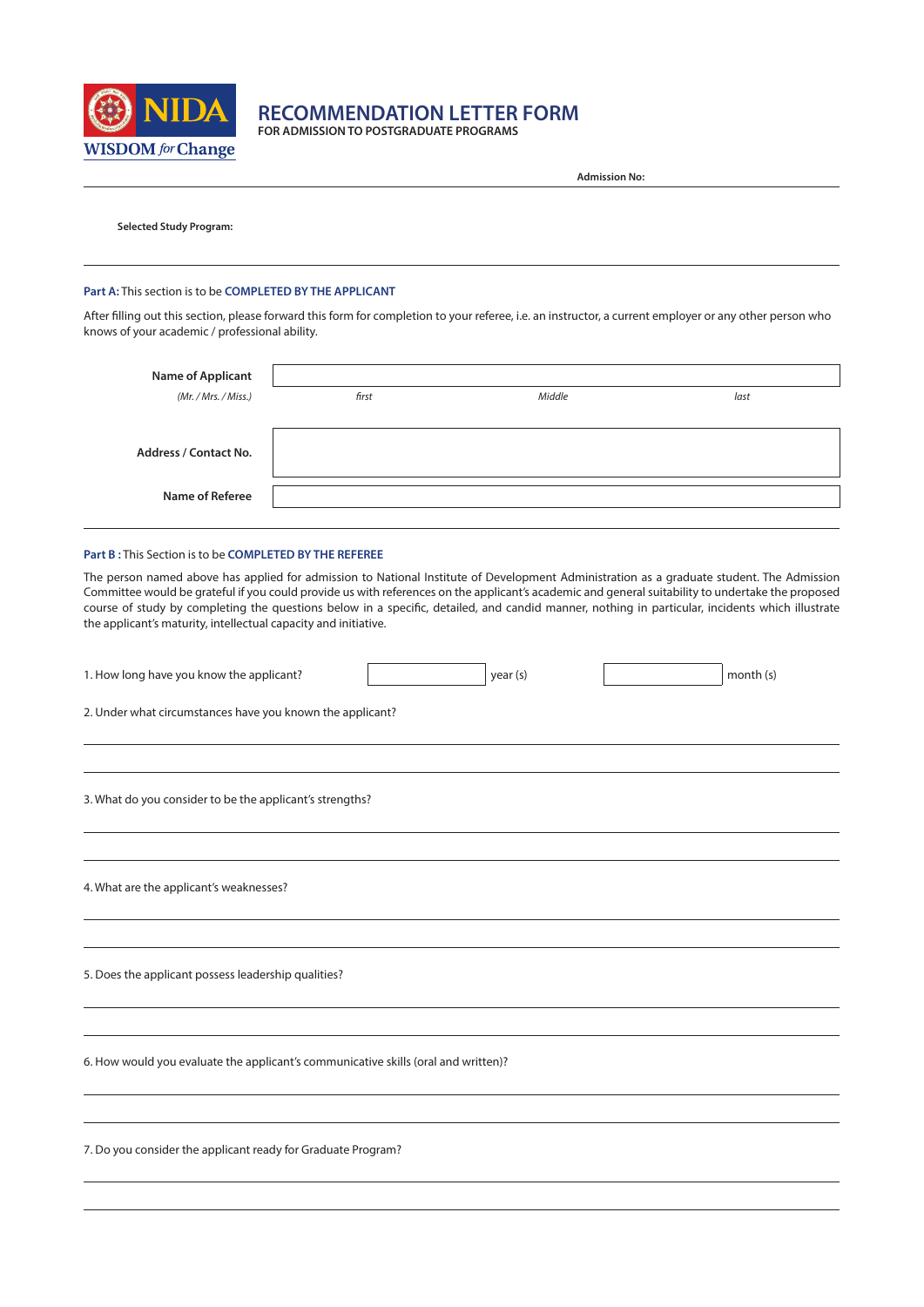8. In comparison with other candidates for graduate Program that you have known, how would you rate the applicant with respect to the following qualities:

| <b>Quality</b>                                                                           | <b>Below</b><br><b>Average</b> | <b>Average</b> | Good    | <b>Outstanding</b> | <b>Truly</b><br><b>Exceptional</b> | <b>Inadequate Opportunity</b><br>to observe |
|------------------------------------------------------------------------------------------|--------------------------------|----------------|---------|--------------------|------------------------------------|---------------------------------------------|
| Intellectual capacity                                                                    |                                |                |         |                    |                                    |                                             |
| Ability to work with others                                                              |                                |                |         |                    |                                    |                                             |
| Administrative ability                                                                   |                                |                |         |                    |                                    |                                             |
| Imagination / creativity                                                                 |                                |                |         |                    |                                    |                                             |
| Potential for successful research                                                        |                                |                |         |                    |                                    |                                             |
| Self-confidence                                                                          |                                |                |         |                    |                                    |                                             |
| Self-discipline                                                                          |                                |                |         |                    |                                    |                                             |
| Leadership potential                                                                     |                                |                |         |                    |                                    |                                             |
| Analytical skills                                                                        |                                |                |         |                    |                                    |                                             |
| Problem-solving orientation                                                              |                                |                |         |                    |                                    |                                             |
| Quality of communicative skills                                                          |                                |                |         |                    |                                    |                                             |
| Sense of humor                                                                           |                                |                |         |                    |                                    |                                             |
| that this applicant be admitted at the International Graduate Program, NIDA<br>Signature |                                |                |         |                    |                                    |                                             |
| Date:                                                                                    |                                |                |         |                    |                                    |                                             |
| <b>Part C: REFEREE</b>                                                                   |                                |                |         |                    |                                    |                                             |
| Name of referee                                                                          |                                |                |         |                    |                                    |                                             |
| <b>Title / Position</b>                                                                  |                                |                |         |                    |                                    |                                             |
| institution / Company                                                                    |                                |                |         |                    |                                    |                                             |
| <b>Address</b>                                                                           |                                |                |         |                    |                                    |                                             |
| Telephone no.                                                                            |                                |                | Fax no. |                    | Email                              |                                             |

*Please return to*

# **Office of International Affairs**

National Institute of Development Administration

1st Floor, Navamindradhiraj Building,

118 Seri Thai Road, Klong-Chan, Bangkapi, Bangkok 10240 Tel. (662) 727 3320-23 Fax. (662) 732 4268

E-mail: oia.nida.1993@gmail.com

Website: oia.nida.ac.th